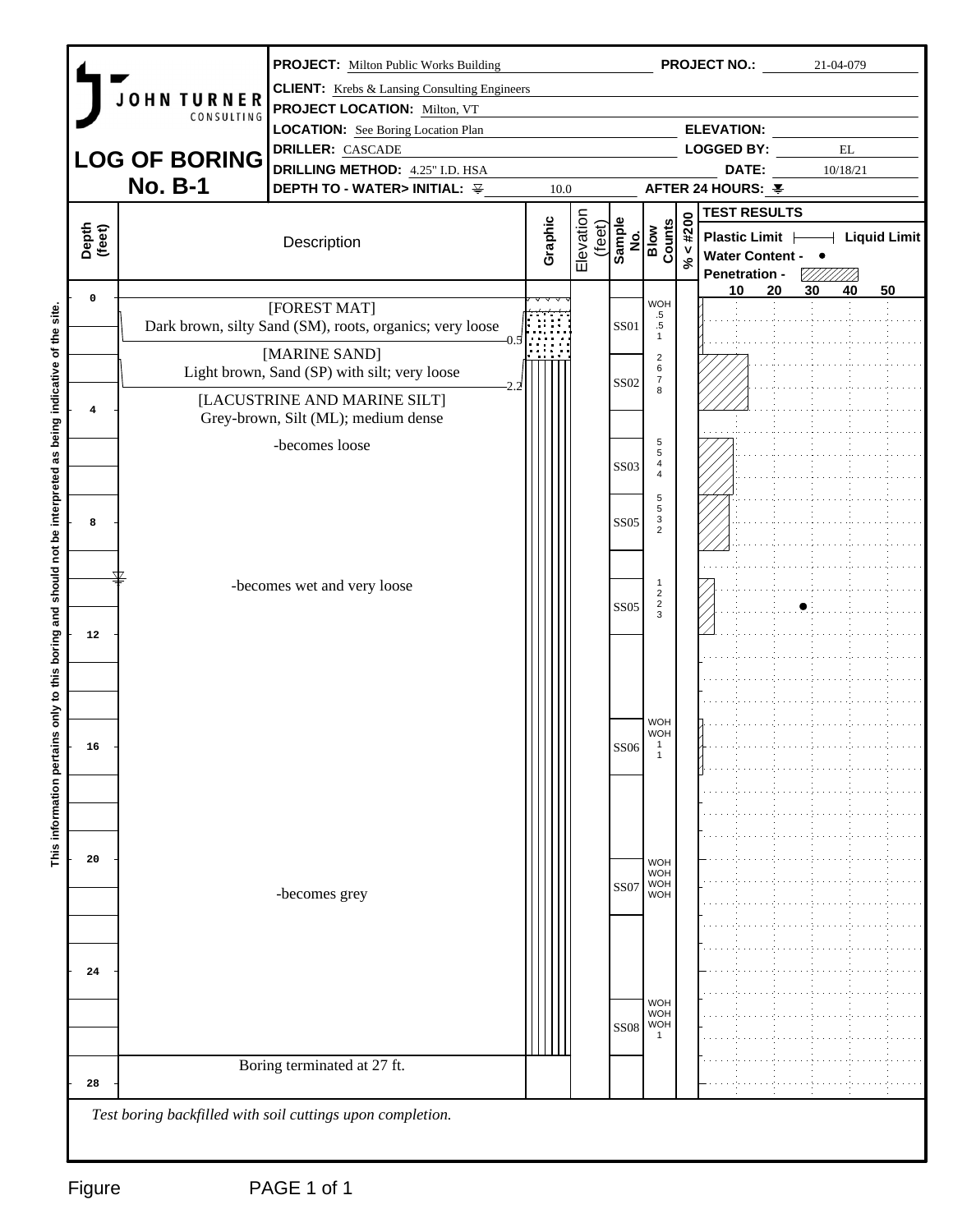|                 |                      | <b>PROJECT:</b> Milton Public Works Building                                               |         |                     |                  |                                                       |             | <b>PROJECT NO.:</b>                               |          | 21-04-079         |    |  |
|-----------------|----------------------|--------------------------------------------------------------------------------------------|---------|---------------------|------------------|-------------------------------------------------------|-------------|---------------------------------------------------|----------|-------------------|----|--|
|                 | <b>OHN TURNER</b>    | <b>CLIENT:</b> Krebs & Lansing Consulting Engineers<br><b>PROJECT LOCATION: Milton, VT</b> |         |                     |                  |                                                       |             |                                                   |          |                   |    |  |
|                 | CONSULTING           | <b>LOCATION:</b> See Boring Location Plan                                                  |         |                     |                  |                                                       |             | <b>ELEVATION:</b>                                 |          |                   |    |  |
|                 |                      | <b>DRILLER:</b> CASCADE                                                                    |         |                     |                  |                                                       |             | <b>LOGGED BY:</b>                                 |          | $\mathop{\rm EL}$ |    |  |
|                 | <b>LOG OF BORING</b> | <b>DRILLING METHOD:</b> 4.25" I.D. HSA                                                     |         |                     |                  |                                                       |             | DATE:                                             |          | 10/18/21          |    |  |
|                 | <b>No. B-2</b>       | DEPTH TO - WATER> INITIAL: ¥                                                               | 8.5     |                     |                  |                                                       |             | AFTER 24 HOURS: ¥                                 |          |                   |    |  |
|                 |                      |                                                                                            |         |                     |                  |                                                       |             | <b>TEST RESULTS</b>                               |          |                   |    |  |
| Depth<br>(feet) |                      | Description                                                                                | Graphic | Elevation<br>(feet) |                  | Sample<br>No.<br>Blow<br>Counts                       | $\% < #200$ | Plastic Limit   Liquid Limit<br>Water Content - • |          |                   |    |  |
|                 |                      |                                                                                            |         |                     |                  |                                                       |             | Penetration -                                     |          |                   |    |  |
| $\mathbf 0$     |                      | [FOREST MAT]                                                                               |         |                     |                  | $.5\,$                                                |             | 10                                                | 20<br>30 | 40                | 50 |  |
|                 |                      | Dark brown silty Sand (SM) roots, organics; very loose                                     |         |                     | SS01             | $.5\,$<br>$\overline{1}$<br>$\overline{1}$            |             |                                                   |          |                   |    |  |
|                 |                      | [MARINE SAND]                                                                              |         |                     |                  | $\overline{2}$                                        |             |                                                   |          |                   |    |  |
|                 |                      | Orange, poorly graded Sand (SP)                                                            |         |                     | <b>SS02</b>      | $\mathbf{3}$<br>$\begin{array}{c} 4 \\ 3 \end{array}$ |             |                                                   |          |                   |    |  |
| $\overline{4}$  |                      | [LACUSTRINE & MARINE SILT]                                                                 |         |                     |                  |                                                       |             |                                                   |          |                   |    |  |
|                 |                      | Grey-brown, Silt (ML); loose; orange mottling                                              |         |                     |                  |                                                       |             |                                                   |          |                   |    |  |
|                 |                      |                                                                                            |         |                     |                  | 3<br>$\overline{4}$                                   |             |                                                   |          |                   |    |  |
|                 |                      |                                                                                            |         |                     | <b>SS03</b>      | $\frac{5}{7}$                                         |             |                                                   |          |                   |    |  |
|                 |                      | -becomes light brown and sandy                                                             |         |                     |                  | 6<br>4                                                |             |                                                   |          |                   |    |  |
| 8               |                      |                                                                                            |         |                     | <b>SS04</b>      | $\frac{2}{3}$                                         |             |                                                   |          |                   |    |  |
|                 |                      | -becomes wet                                                                               |         |                     |                  |                                                       |             |                                                   |          |                   |    |  |
|                 |                      |                                                                                            |         |                     |                  |                                                       |             |                                                   |          |                   |    |  |
|                 |                      | -becomes very loose                                                                        |         |                     |                  | <b>WOH</b><br><b>WOH</b>                              |             |                                                   |          |                   |    |  |
|                 |                      |                                                                                            |         |                     |                  | $SS05$ WOH                                            |             |                                                   |          |                   |    |  |
| 12              |                      |                                                                                            |         |                     |                  |                                                       |             |                                                   |          |                   |    |  |
|                 |                      |                                                                                            |         |                     |                  |                                                       |             |                                                   |          |                   |    |  |
|                 |                      |                                                                                            |         |                     |                  |                                                       |             |                                                   |          |                   |    |  |
|                 |                      |                                                                                            |         |                     |                  |                                                       |             |                                                   |          |                   |    |  |
|                 |                      |                                                                                            |         |                     |                  | <b>WOH</b><br>WOH                                     |             |                                                   |          |                   |    |  |
| 16              |                      |                                                                                            |         |                     | SS06             |                                                       |             |                                                   |          |                   |    |  |
|                 |                      |                                                                                            |         |                     |                  |                                                       |             |                                                   |          |                   |    |  |
|                 |                      |                                                                                            |         |                     |                  |                                                       |             |                                                   |          |                   |    |  |
|                 |                      |                                                                                            |         |                     |                  |                                                       |             |                                                   |          |                   |    |  |
|                 |                      |                                                                                            |         |                     |                  |                                                       |             |                                                   |          |                   |    |  |
| 20              |                      | -becomes grey                                                                              |         |                     |                  | <b>WOH</b>                                            |             |                                                   |          |                   |    |  |
|                 |                      |                                                                                            |         |                     | SS07             |                                                       |             |                                                   |          |                   |    |  |
|                 |                      |                                                                                            |         |                     |                  |                                                       |             |                                                   |          |                   |    |  |
|                 |                      |                                                                                            |         |                     |                  |                                                       |             |                                                   |          |                   |    |  |
| 24              |                      |                                                                                            |         |                     |                  |                                                       |             |                                                   |          |                   |    |  |
|                 |                      |                                                                                            |         |                     |                  |                                                       |             |                                                   |          |                   |    |  |
|                 |                      |                                                                                            |         |                     |                  | <b>WOH</b><br><b>WOH</b>                              |             |                                                   |          |                   |    |  |
|                 |                      |                                                                                            |         |                     | SS <sub>08</sub> | <b>WOH</b><br><b>WOH</b>                              |             |                                                   |          |                   |    |  |
|                 |                      | Boring terminated at 27 ft.                                                                |         |                     |                  |                                                       |             |                                                   |          |                   |    |  |
| 28              |                      |                                                                                            |         |                     |                  |                                                       |             |                                                   |          |                   |    |  |
|                 |                      | Test boring backfilled with soil cuttings upon completion.                                 |         |                     |                  |                                                       |             |                                                   |          |                   |    |  |
|                 |                      |                                                                                            |         |                     |                  |                                                       |             |                                                   |          |                   |    |  |
|                 |                      |                                                                                            |         |                     |                  |                                                       |             |                                                   |          |                   |    |  |
| Figure          |                      | PAGE 1 of 1                                                                                |         |                     |                  |                                                       |             |                                                   |          |                   |    |  |
|                 |                      |                                                                                            |         |                     |                  |                                                       |             |                                                   |          |                   |    |  |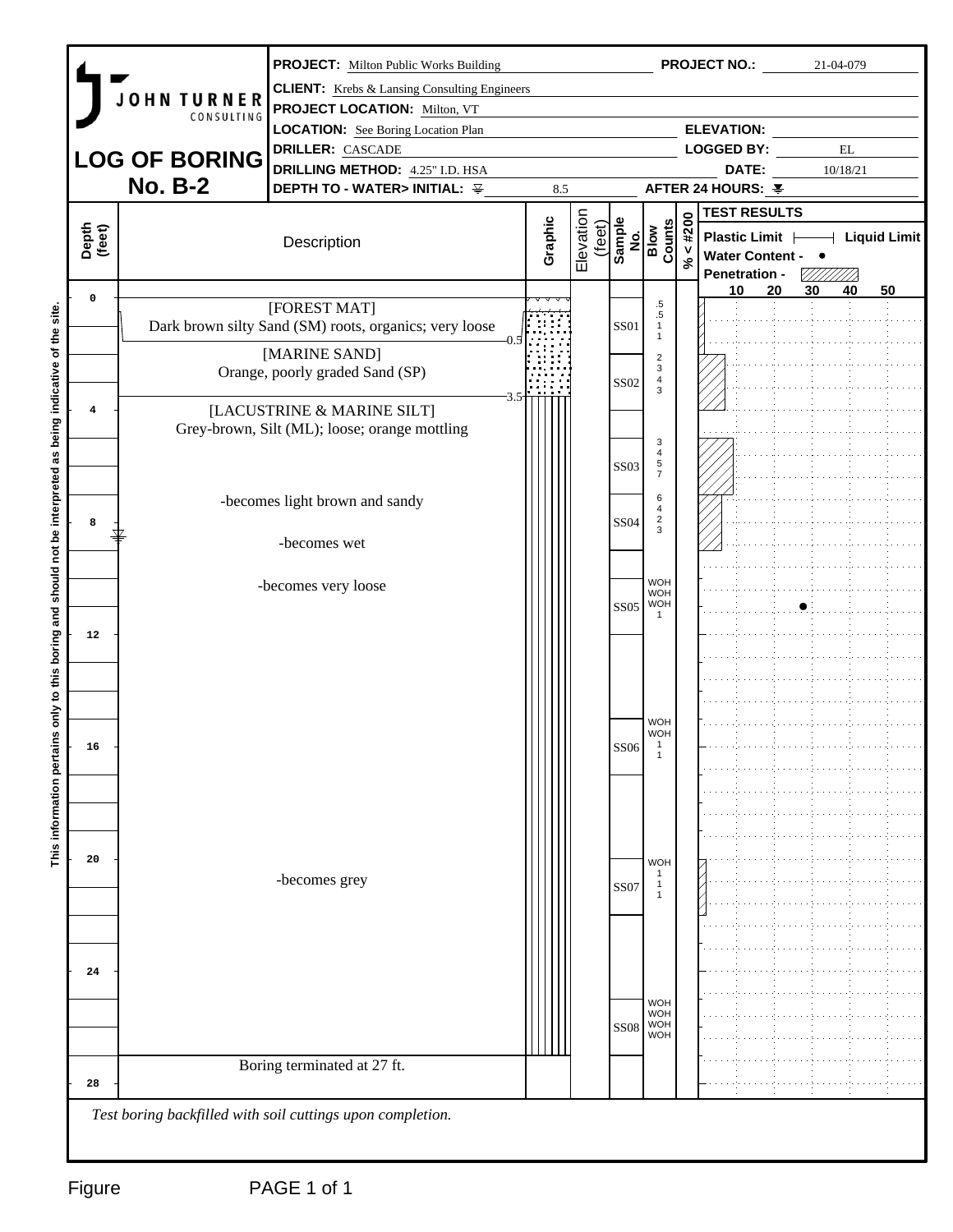| <b>PROJECT NO.:</b><br><b>PROJECT:</b> Milton Public Works Building                                                                         | 21-04-079                             |
|---------------------------------------------------------------------------------------------------------------------------------------------|---------------------------------------|
| <b>CLIENT:</b> Krebs & Lansing Consulting Engineers<br><b>OHN TURNER</b>                                                                    |                                       |
| <b>PROJECT LOCATION: Milton, VT</b><br>CONSULTING                                                                                           |                                       |
| <b>ELEVATION:</b><br><b>LOCATION:</b> See Boring Location Plan                                                                              |                                       |
| <b>DRILLER:</b> CASCADE<br><b>LOGGED BY:</b><br><b>LOG OF BORING</b>                                                                        | $\mathop{\rm EL}$                     |
| <b>DRILLING METHOD:</b> 4.25" I.D. HSA<br>DATE:<br><b>No. B-3</b><br><b>DEPTH TO - WATER&gt; INITIAL:</b> 꾷<br>AFTER 24 HOURS: ¥<br>7.5     | 10/18/21                              |
| <b>TEST RESULTS</b>                                                                                                                         |                                       |
| $4*200$                                                                                                                                     |                                       |
| Elevation<br>Graphic<br>Sample<br>No.<br>Blow<br>Counts<br>(feet)<br>Depth<br>(feet)<br>Plastic Limit  <br>Description<br>Water Content - • | $\overline{\phantom{a}}$ Liquid Limit |
| $\aleph$<br>Penetration -                                                                                                                   |                                       |
| 20<br>10<br>$\mathbf 0$<br><b>WOH</b>                                                                                                       | 50<br>30<br>40                        |
| [FOREST MAT]<br>Dark brown, silty Sand (SM), roots, organics; very loose<br>SS01<br>$\overline{1}$                                          |                                       |
| $\overline{2}$                                                                                                                              |                                       |
| [MARINE SAND]<br>$\overline{2}$<br>$\overline{4}$<br>Light brown, poorly graded Sand (SP); very loose                                       |                                       |
| $\begin{array}{c} 5 \\ 5 \end{array}$<br><b>SS02</b>                                                                                        |                                       |
| [LACUSTRINE & MARINE SILT]<br>$\overline{4}$<br>Grey, Silt (ML); loose; orange mottling                                                     |                                       |
|                                                                                                                                             |                                       |
| 3<br>$\overline{4}$                                                                                                                         |                                       |
| $\frac{3}{3}$<br><b>SS03</b>                                                                                                                |                                       |
| $\overline{2}$<br>-becomes light brown and sandy<br>$\overline{2}$                                                                          |                                       |
| -becomes very loose and wet<br>$\frac{2}{2}$<br><b>SS04</b><br>8                                                                            |                                       |
|                                                                                                                                             |                                       |
|                                                                                                                                             |                                       |
| <b>WOH</b><br><b>WOH</b>                                                                                                                    |                                       |
| $SS05$ WOH<br><b>WOH</b>                                                                                                                    |                                       |
| 12                                                                                                                                          |                                       |
|                                                                                                                                             |                                       |
|                                                                                                                                             |                                       |
|                                                                                                                                             |                                       |
| <b>WOH</b>                                                                                                                                  |                                       |
| WOH<br>16<br><b>SS06</b>                                                                                                                    |                                       |
|                                                                                                                                             |                                       |
|                                                                                                                                             |                                       |
|                                                                                                                                             |                                       |
|                                                                                                                                             |                                       |
| 20                                                                                                                                          |                                       |
| <b>WOH</b><br>-becomes grey<br><b>WOH</b>                                                                                                   |                                       |
| WOH<br>WOH<br>SS07                                                                                                                          |                                       |
|                                                                                                                                             |                                       |
|                                                                                                                                             |                                       |
| 24                                                                                                                                          |                                       |
|                                                                                                                                             |                                       |
| <b>WOH</b><br><b>WOH</b>                                                                                                                    |                                       |
| <b>WOH</b><br><b>SS08</b><br><b>WOH</b>                                                                                                     |                                       |
|                                                                                                                                             |                                       |
| Boring terminated at 27 ft.                                                                                                                 |                                       |
| 28                                                                                                                                          |                                       |
| Test boring backfilled with soil cuttings upon completion.                                                                                  |                                       |
|                                                                                                                                             |                                       |
|                                                                                                                                             |                                       |
| PAGE 1 of 1<br>Figure                                                                                                                       |                                       |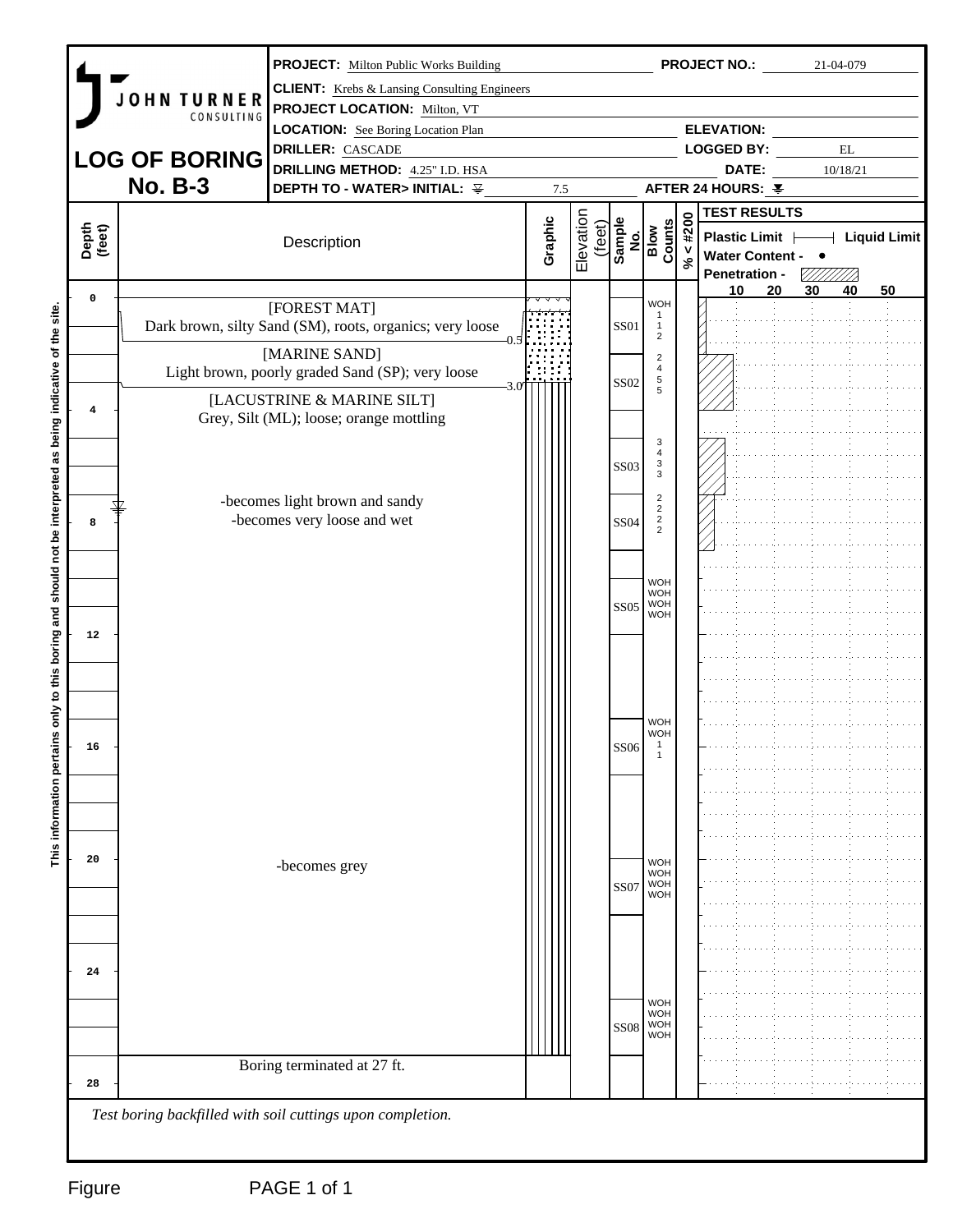| <b>CLIENT:</b> Krebs & Lansing Consulting Engineers<br><b>OHN TURNER</b><br><b>PROJECT LOCATION: Milton, VT</b><br>CONSULTING<br><b>ELEVATION:</b><br><b>LOCATION:</b> See Boring Location Plan<br><b>DRILLER:</b> CASCADE<br><b>LOGGED BY:</b><br>$\mathbf{EL}$<br><b>LOG OF BORING</b><br><b>DRILLING METHOD:</b> 4.25" I.D. HSA<br>DATE:<br>10/19/21<br><b>No. B-4</b><br><b>DEPTH TO - WATER&gt; INITIAL:</b> 꾷<br>AFTER 24 HOURS: ¥<br>7.5<br><b>TEST RESULTS</b><br>Elevation<br>$\% < #200$<br>Graphic<br>Sample<br>No.<br>Blow<br>Counts<br>(feet)<br>Depth<br>(feet)<br>Plastic Limit  <br>Description<br>Water Content - •<br><b>Penetration -</b><br>VIIIIIII<br>20<br>30<br>40<br>50<br>10<br>$\mathbf 0$<br>$\sqrt{2}$<br>[FOREST MAT]<br>$\checkmark$ $\checkmark$ $\checkmark$<br>$\overline{1}$<br>Dark brown, silty Sand (SM), roots, organics; loose<br><b>SS01</b><br>$\sqrt{1}$<br>$\mathbf{3}$<br>$\mathbf{3}$<br>[MARINE SAND]<br>5<br>$\overline{7}$<br><b>SS02</b><br>Light brown, poorly graded Sand with silt (SP-SM); medium<br>1900 F<br>8<br>dense<br>$\overline{\mathbf{4}}$<br>$-5.0$<br>$\sqrt{5}$<br>[LACUSTRINE & MARINE SILT]<br>$5\phantom{.0}$<br>$6\phantom{.}6$<br><b>SS03</b><br>Grey, Silt (ML) with orange mottling; medium dense<br>$\overline{2}$<br>-6" layer of light brown fine Sand<br>$\overline{4}$<br>-becomes loose and wet<br>$\mathbf{3}$<br>$\frac{2}{2}$<br><b>SS04</b><br>8<br>$\overline{1}$<br>-becomes very loose<br>WOH<br>$SS05$ WOH<br><b>WOH</b><br>12<br>-No sampling until 40.0'<br>16<br>20<br>24<br>28 |        | <b>PROJECT:</b> Milton Public Works Building |  |  | <b>PROJECT NO.:</b> | 21-04-079 |  |
|----------------------------------------------------------------------------------------------------------------------------------------------------------------------------------------------------------------------------------------------------------------------------------------------------------------------------------------------------------------------------------------------------------------------------------------------------------------------------------------------------------------------------------------------------------------------------------------------------------------------------------------------------------------------------------------------------------------------------------------------------------------------------------------------------------------------------------------------------------------------------------------------------------------------------------------------------------------------------------------------------------------------------------------------------------------------------------------------------------------------------------------------------------------------------------------------------------------------------------------------------------------------------------------------------------------------------------------------------------------------------------------------------------------------------------------------------------------------------------------------------------------------------------------------------------------------------|--------|----------------------------------------------|--|--|---------------------|-----------|--|
|                                                                                                                                                                                                                                                                                                                                                                                                                                                                                                                                                                                                                                                                                                                                                                                                                                                                                                                                                                                                                                                                                                                                                                                                                                                                                                                                                                                                                                                                                                                                                                            |        |                                              |  |  |                     |           |  |
|                                                                                                                                                                                                                                                                                                                                                                                                                                                                                                                                                                                                                                                                                                                                                                                                                                                                                                                                                                                                                                                                                                                                                                                                                                                                                                                                                                                                                                                                                                                                                                            |        |                                              |  |  |                     |           |  |
| $+$ Liquid Limit                                                                                                                                                                                                                                                                                                                                                                                                                                                                                                                                                                                                                                                                                                                                                                                                                                                                                                                                                                                                                                                                                                                                                                                                                                                                                                                                                                                                                                                                                                                                                           |        |                                              |  |  |                     |           |  |
|                                                                                                                                                                                                                                                                                                                                                                                                                                                                                                                                                                                                                                                                                                                                                                                                                                                                                                                                                                                                                                                                                                                                                                                                                                                                                                                                                                                                                                                                                                                                                                            |        |                                              |  |  |                     |           |  |
|                                                                                                                                                                                                                                                                                                                                                                                                                                                                                                                                                                                                                                                                                                                                                                                                                                                                                                                                                                                                                                                                                                                                                                                                                                                                                                                                                                                                                                                                                                                                                                            |        |                                              |  |  |                     |           |  |
|                                                                                                                                                                                                                                                                                                                                                                                                                                                                                                                                                                                                                                                                                                                                                                                                                                                                                                                                                                                                                                                                                                                                                                                                                                                                                                                                                                                                                                                                                                                                                                            |        |                                              |  |  |                     |           |  |
|                                                                                                                                                                                                                                                                                                                                                                                                                                                                                                                                                                                                                                                                                                                                                                                                                                                                                                                                                                                                                                                                                                                                                                                                                                                                                                                                                                                                                                                                                                                                                                            |        |                                              |  |  |                     |           |  |
|                                                                                                                                                                                                                                                                                                                                                                                                                                                                                                                                                                                                                                                                                                                                                                                                                                                                                                                                                                                                                                                                                                                                                                                                                                                                                                                                                                                                                                                                                                                                                                            |        |                                              |  |  |                     |           |  |
|                                                                                                                                                                                                                                                                                                                                                                                                                                                                                                                                                                                                                                                                                                                                                                                                                                                                                                                                                                                                                                                                                                                                                                                                                                                                                                                                                                                                                                                                                                                                                                            |        |                                              |  |  |                     |           |  |
|                                                                                                                                                                                                                                                                                                                                                                                                                                                                                                                                                                                                                                                                                                                                                                                                                                                                                                                                                                                                                                                                                                                                                                                                                                                                                                                                                                                                                                                                                                                                                                            |        |                                              |  |  |                     |           |  |
|                                                                                                                                                                                                                                                                                                                                                                                                                                                                                                                                                                                                                                                                                                                                                                                                                                                                                                                                                                                                                                                                                                                                                                                                                                                                                                                                                                                                                                                                                                                                                                            |        |                                              |  |  |                     |           |  |
|                                                                                                                                                                                                                                                                                                                                                                                                                                                                                                                                                                                                                                                                                                                                                                                                                                                                                                                                                                                                                                                                                                                                                                                                                                                                                                                                                                                                                                                                                                                                                                            |        |                                              |  |  |                     |           |  |
|                                                                                                                                                                                                                                                                                                                                                                                                                                                                                                                                                                                                                                                                                                                                                                                                                                                                                                                                                                                                                                                                                                                                                                                                                                                                                                                                                                                                                                                                                                                                                                            |        |                                              |  |  |                     |           |  |
|                                                                                                                                                                                                                                                                                                                                                                                                                                                                                                                                                                                                                                                                                                                                                                                                                                                                                                                                                                                                                                                                                                                                                                                                                                                                                                                                                                                                                                                                                                                                                                            |        |                                              |  |  |                     |           |  |
|                                                                                                                                                                                                                                                                                                                                                                                                                                                                                                                                                                                                                                                                                                                                                                                                                                                                                                                                                                                                                                                                                                                                                                                                                                                                                                                                                                                                                                                                                                                                                                            |        |                                              |  |  |                     |           |  |
|                                                                                                                                                                                                                                                                                                                                                                                                                                                                                                                                                                                                                                                                                                                                                                                                                                                                                                                                                                                                                                                                                                                                                                                                                                                                                                                                                                                                                                                                                                                                                                            |        |                                              |  |  |                     |           |  |
|                                                                                                                                                                                                                                                                                                                                                                                                                                                                                                                                                                                                                                                                                                                                                                                                                                                                                                                                                                                                                                                                                                                                                                                                                                                                                                                                                                                                                                                                                                                                                                            |        |                                              |  |  |                     |           |  |
|                                                                                                                                                                                                                                                                                                                                                                                                                                                                                                                                                                                                                                                                                                                                                                                                                                                                                                                                                                                                                                                                                                                                                                                                                                                                                                                                                                                                                                                                                                                                                                            |        |                                              |  |  |                     |           |  |
|                                                                                                                                                                                                                                                                                                                                                                                                                                                                                                                                                                                                                                                                                                                                                                                                                                                                                                                                                                                                                                                                                                                                                                                                                                                                                                                                                                                                                                                                                                                                                                            |        |                                              |  |  |                     |           |  |
|                                                                                                                                                                                                                                                                                                                                                                                                                                                                                                                                                                                                                                                                                                                                                                                                                                                                                                                                                                                                                                                                                                                                                                                                                                                                                                                                                                                                                                                                                                                                                                            |        |                                              |  |  |                     |           |  |
|                                                                                                                                                                                                                                                                                                                                                                                                                                                                                                                                                                                                                                                                                                                                                                                                                                                                                                                                                                                                                                                                                                                                                                                                                                                                                                                                                                                                                                                                                                                                                                            |        |                                              |  |  |                     |           |  |
|                                                                                                                                                                                                                                                                                                                                                                                                                                                                                                                                                                                                                                                                                                                                                                                                                                                                                                                                                                                                                                                                                                                                                                                                                                                                                                                                                                                                                                                                                                                                                                            |        |                                              |  |  |                     |           |  |
|                                                                                                                                                                                                                                                                                                                                                                                                                                                                                                                                                                                                                                                                                                                                                                                                                                                                                                                                                                                                                                                                                                                                                                                                                                                                                                                                                                                                                                                                                                                                                                            |        |                                              |  |  |                     |           |  |
|                                                                                                                                                                                                                                                                                                                                                                                                                                                                                                                                                                                                                                                                                                                                                                                                                                                                                                                                                                                                                                                                                                                                                                                                                                                                                                                                                                                                                                                                                                                                                                            |        |                                              |  |  |                     |           |  |
|                                                                                                                                                                                                                                                                                                                                                                                                                                                                                                                                                                                                                                                                                                                                                                                                                                                                                                                                                                                                                                                                                                                                                                                                                                                                                                                                                                                                                                                                                                                                                                            |        |                                              |  |  |                     |           |  |
|                                                                                                                                                                                                                                                                                                                                                                                                                                                                                                                                                                                                                                                                                                                                                                                                                                                                                                                                                                                                                                                                                                                                                                                                                                                                                                                                                                                                                                                                                                                                                                            |        |                                              |  |  |                     |           |  |
|                                                                                                                                                                                                                                                                                                                                                                                                                                                                                                                                                                                                                                                                                                                                                                                                                                                                                                                                                                                                                                                                                                                                                                                                                                                                                                                                                                                                                                                                                                                                                                            |        |                                              |  |  |                     |           |  |
|                                                                                                                                                                                                                                                                                                                                                                                                                                                                                                                                                                                                                                                                                                                                                                                                                                                                                                                                                                                                                                                                                                                                                                                                                                                                                                                                                                                                                                                                                                                                                                            |        |                                              |  |  |                     |           |  |
|                                                                                                                                                                                                                                                                                                                                                                                                                                                                                                                                                                                                                                                                                                                                                                                                                                                                                                                                                                                                                                                                                                                                                                                                                                                                                                                                                                                                                                                                                                                                                                            |        |                                              |  |  |                     |           |  |
|                                                                                                                                                                                                                                                                                                                                                                                                                                                                                                                                                                                                                                                                                                                                                                                                                                                                                                                                                                                                                                                                                                                                                                                                                                                                                                                                                                                                                                                                                                                                                                            |        |                                              |  |  |                     |           |  |
|                                                                                                                                                                                                                                                                                                                                                                                                                                                                                                                                                                                                                                                                                                                                                                                                                                                                                                                                                                                                                                                                                                                                                                                                                                                                                                                                                                                                                                                                                                                                                                            |        |                                              |  |  |                     |           |  |
|                                                                                                                                                                                                                                                                                                                                                                                                                                                                                                                                                                                                                                                                                                                                                                                                                                                                                                                                                                                                                                                                                                                                                                                                                                                                                                                                                                                                                                                                                                                                                                            |        |                                              |  |  |                     |           |  |
|                                                                                                                                                                                                                                                                                                                                                                                                                                                                                                                                                                                                                                                                                                                                                                                                                                                                                                                                                                                                                                                                                                                                                                                                                                                                                                                                                                                                                                                                                                                                                                            |        |                                              |  |  |                     |           |  |
|                                                                                                                                                                                                                                                                                                                                                                                                                                                                                                                                                                                                                                                                                                                                                                                                                                                                                                                                                                                                                                                                                                                                                                                                                                                                                                                                                                                                                                                                                                                                                                            |        |                                              |  |  |                     |           |  |
|                                                                                                                                                                                                                                                                                                                                                                                                                                                                                                                                                                                                                                                                                                                                                                                                                                                                                                                                                                                                                                                                                                                                                                                                                                                                                                                                                                                                                                                                                                                                                                            |        |                                              |  |  |                     |           |  |
|                                                                                                                                                                                                                                                                                                                                                                                                                                                                                                                                                                                                                                                                                                                                                                                                                                                                                                                                                                                                                                                                                                                                                                                                                                                                                                                                                                                                                                                                                                                                                                            |        |                                              |  |  |                     |           |  |
|                                                                                                                                                                                                                                                                                                                                                                                                                                                                                                                                                                                                                                                                                                                                                                                                                                                                                                                                                                                                                                                                                                                                                                                                                                                                                                                                                                                                                                                                                                                                                                            |        |                                              |  |  |                     |           |  |
|                                                                                                                                                                                                                                                                                                                                                                                                                                                                                                                                                                                                                                                                                                                                                                                                                                                                                                                                                                                                                                                                                                                                                                                                                                                                                                                                                                                                                                                                                                                                                                            |        |                                              |  |  |                     |           |  |
|                                                                                                                                                                                                                                                                                                                                                                                                                                                                                                                                                                                                                                                                                                                                                                                                                                                                                                                                                                                                                                                                                                                                                                                                                                                                                                                                                                                                                                                                                                                                                                            |        |                                              |  |  |                     |           |  |
|                                                                                                                                                                                                                                                                                                                                                                                                                                                                                                                                                                                                                                                                                                                                                                                                                                                                                                                                                                                                                                                                                                                                                                                                                                                                                                                                                                                                                                                                                                                                                                            |        |                                              |  |  |                     |           |  |
|                                                                                                                                                                                                                                                                                                                                                                                                                                                                                                                                                                                                                                                                                                                                                                                                                                                                                                                                                                                                                                                                                                                                                                                                                                                                                                                                                                                                                                                                                                                                                                            |        |                                              |  |  |                     |           |  |
|                                                                                                                                                                                                                                                                                                                                                                                                                                                                                                                                                                                                                                                                                                                                                                                                                                                                                                                                                                                                                                                                                                                                                                                                                                                                                                                                                                                                                                                                                                                                                                            |        |                                              |  |  |                     |           |  |
|                                                                                                                                                                                                                                                                                                                                                                                                                                                                                                                                                                                                                                                                                                                                                                                                                                                                                                                                                                                                                                                                                                                                                                                                                                                                                                                                                                                                                                                                                                                                                                            |        |                                              |  |  |                     |           |  |
| Test boring backfilled with soil cuttings upon completion.                                                                                                                                                                                                                                                                                                                                                                                                                                                                                                                                                                                                                                                                                                                                                                                                                                                                                                                                                                                                                                                                                                                                                                                                                                                                                                                                                                                                                                                                                                                 |        |                                              |  |  |                     |           |  |
|                                                                                                                                                                                                                                                                                                                                                                                                                                                                                                                                                                                                                                                                                                                                                                                                                                                                                                                                                                                                                                                                                                                                                                                                                                                                                                                                                                                                                                                                                                                                                                            |        |                                              |  |  |                     |           |  |
|                                                                                                                                                                                                                                                                                                                                                                                                                                                                                                                                                                                                                                                                                                                                                                                                                                                                                                                                                                                                                                                                                                                                                                                                                                                                                                                                                                                                                                                                                                                                                                            | Figure |                                              |  |  |                     |           |  |
| PAGE 1 of 2                                                                                                                                                                                                                                                                                                                                                                                                                                                                                                                                                                                                                                                                                                                                                                                                                                                                                                                                                                                                                                                                                                                                                                                                                                                                                                                                                                                                                                                                                                                                                                |        |                                              |  |  |                     |           |  |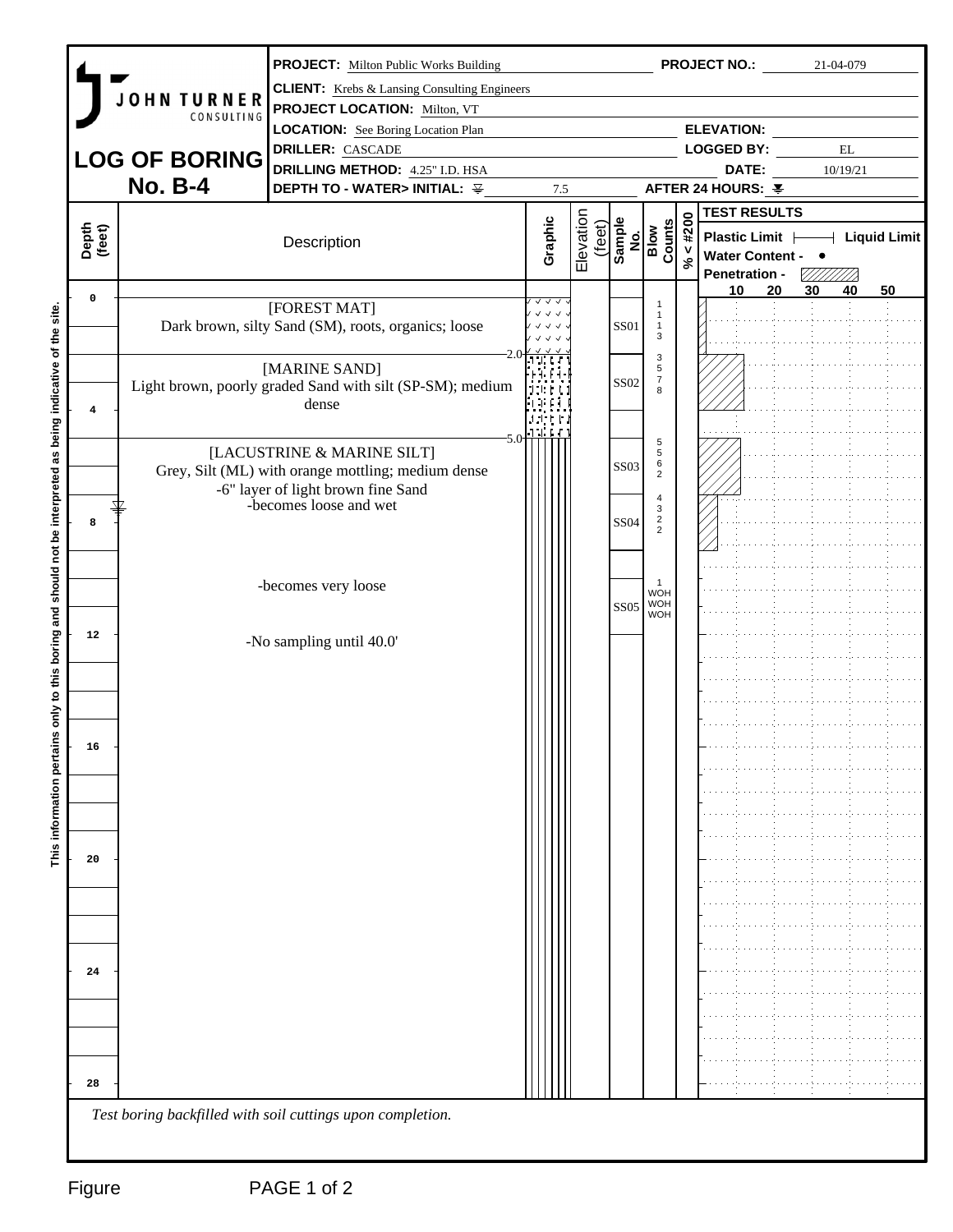|                 |                                  | <b>PROJECT:</b> Milton Public Works Building               |         |                     |                                                                                                                             |             | <b>PROJECT NO.:</b>           |    |    | 21-04-079                |    |  |
|-----------------|----------------------------------|------------------------------------------------------------|---------|---------------------|-----------------------------------------------------------------------------------------------------------------------------|-------------|-------------------------------|----|----|--------------------------|----|--|
|                 |                                  | <b>CLIENT:</b> Krebs & Lansing Consulting Engineers        |         |                     |                                                                                                                             |             |                               |    |    |                          |    |  |
|                 | <b>JOHN TURNER</b><br>CONSULTING | <b>PROJECT LOCATION: Milton, VT</b>                        |         |                     |                                                                                                                             |             |                               |    |    |                          |    |  |
|                 |                                  | <b>LOCATION:</b> See Boring Location Plan                  |         |                     |                                                                                                                             |             | <b>ELEVATION:</b>             |    |    |                          |    |  |
|                 | <b>LOG OF BORING</b>             | <b>DRILLER: CASCADE</b>                                    |         |                     |                                                                                                                             |             | LOGGED BY:                    |    |    | $\mathop{\hbox{\rm EL}}$ |    |  |
|                 |                                  | <b>DRILLING METHOD:</b> 4.25" I.D. HSA                     |         |                     |                                                                                                                             |             | DATE:                         |    |    | 10/19/21                 |    |  |
|                 | <b>No. B-4</b>                   | DEPTH TO - WATER> INITIAL: 辛                               | 7.5     |                     |                                                                                                                             |             | AFTER 24 HOURS: ¥             |    |    |                          |    |  |
|                 |                                  |                                                            |         |                     |                                                                                                                             |             | <b>TEST RESULTS</b>           |    |    |                          |    |  |
| Depth<br>(feet) |                                  | Description                                                | Graphic | Elevation<br>(feet) | $\begin{array}{c}\n\hline\n\text{Sample} \\ \hline\n\text{No.} \\ \hline\n\text{Flow} \\ \hline\n\text{Gunts}\n\end{array}$ | $\% < #200$ | Plastic Limit   Liquid Limit  |    |    |                          |    |  |
|                 |                                  |                                                            |         |                     |                                                                                                                             |             | Water Content - •             |    |    |                          |    |  |
|                 |                                  |                                                            |         |                     |                                                                                                                             |             | Penetration - 777/777/2<br>10 | 20 | 30 | 40                       | 50 |  |
|                 |                                  |                                                            |         |                     |                                                                                                                             |             |                               |    |    |                          |    |  |
|                 |                                  |                                                            |         |                     |                                                                                                                             |             |                               |    |    |                          |    |  |
|                 |                                  |                                                            |         |                     |                                                                                                                             |             |                               |    |    |                          |    |  |
|                 |                                  |                                                            |         |                     |                                                                                                                             |             |                               |    |    |                          |    |  |
| 32              |                                  |                                                            |         |                     |                                                                                                                             |             |                               |    |    |                          |    |  |
|                 |                                  |                                                            |         |                     |                                                                                                                             |             |                               |    |    |                          |    |  |
|                 |                                  |                                                            |         |                     |                                                                                                                             |             |                               |    |    |                          |    |  |
|                 |                                  |                                                            |         |                     |                                                                                                                             |             |                               |    |    |                          |    |  |
|                 |                                  |                                                            |         |                     |                                                                                                                             |             |                               |    |    |                          |    |  |
|                 |                                  |                                                            |         |                     |                                                                                                                             |             |                               |    |    |                          |    |  |
| 36              |                                  |                                                            |         |                     |                                                                                                                             |             |                               |    |    |                          |    |  |
|                 |                                  |                                                            |         |                     |                                                                                                                             |             |                               |    |    |                          |    |  |
|                 |                                  |                                                            |         |                     |                                                                                                                             |             |                               |    |    |                          |    |  |
|                 |                                  |                                                            |         |                     |                                                                                                                             |             |                               |    |    |                          |    |  |
|                 |                                  |                                                            |         |                     |                                                                                                                             |             |                               |    |    |                          |    |  |
| 40              |                                  | -Auger refusal at 40.0'                                    |         |                     |                                                                                                                             |             |                               |    |    |                          |    |  |
|                 |                                  | Boring terminated at 40 ft.                                |         |                     |                                                                                                                             |             |                               |    |    |                          |    |  |
|                 |                                  |                                                            |         |                     |                                                                                                                             |             |                               |    |    |                          |    |  |
|                 |                                  |                                                            |         |                     |                                                                                                                             |             |                               |    |    |                          |    |  |
|                 |                                  |                                                            |         |                     |                                                                                                                             |             |                               |    |    |                          |    |  |
|                 |                                  |                                                            |         |                     |                                                                                                                             |             |                               |    |    |                          |    |  |
| 44              |                                  |                                                            |         |                     |                                                                                                                             |             |                               |    |    |                          |    |  |
|                 |                                  |                                                            |         |                     |                                                                                                                             |             |                               |    |    |                          |    |  |
|                 |                                  |                                                            |         |                     |                                                                                                                             |             |                               |    |    |                          |    |  |
|                 |                                  |                                                            |         |                     |                                                                                                                             |             |                               |    |    |                          |    |  |
|                 |                                  |                                                            |         |                     |                                                                                                                             |             |                               |    |    |                          |    |  |
| 48              |                                  |                                                            |         |                     |                                                                                                                             |             |                               |    |    |                          |    |  |
|                 |                                  |                                                            |         |                     |                                                                                                                             |             |                               |    |    |                          |    |  |
|                 |                                  |                                                            |         |                     |                                                                                                                             |             |                               |    |    |                          |    |  |
|                 |                                  |                                                            |         |                     |                                                                                                                             |             |                               |    |    |                          |    |  |
|                 |                                  |                                                            |         |                     |                                                                                                                             |             |                               |    |    |                          |    |  |
| 52              |                                  |                                                            |         |                     |                                                                                                                             |             |                               |    |    |                          |    |  |
|                 |                                  |                                                            |         |                     |                                                                                                                             |             |                               |    |    |                          |    |  |
|                 |                                  |                                                            |         |                     |                                                                                                                             |             |                               |    |    |                          |    |  |
|                 |                                  |                                                            |         |                     |                                                                                                                             |             |                               |    |    |                          |    |  |
|                 |                                  |                                                            |         |                     |                                                                                                                             |             |                               |    |    |                          |    |  |
|                 |                                  |                                                            |         |                     |                                                                                                                             |             |                               |    |    |                          |    |  |
| 56              |                                  |                                                            |         |                     |                                                                                                                             |             |                               |    |    |                          |    |  |
|                 |                                  |                                                            |         |                     |                                                                                                                             |             |                               |    |    |                          |    |  |
|                 |                                  | Test boring backfilled with soil cuttings upon completion. |         |                     |                                                                                                                             |             |                               |    |    |                          |    |  |
|                 |                                  |                                                            |         |                     |                                                                                                                             |             |                               |    |    |                          |    |  |
|                 |                                  |                                                            |         |                     |                                                                                                                             |             |                               |    |    |                          |    |  |
| Figure          |                                  | PAGE 2 of 2                                                |         |                     |                                                                                                                             |             |                               |    |    |                          |    |  |
|                 |                                  |                                                            |         |                     |                                                                                                                             |             |                               |    |    |                          |    |  |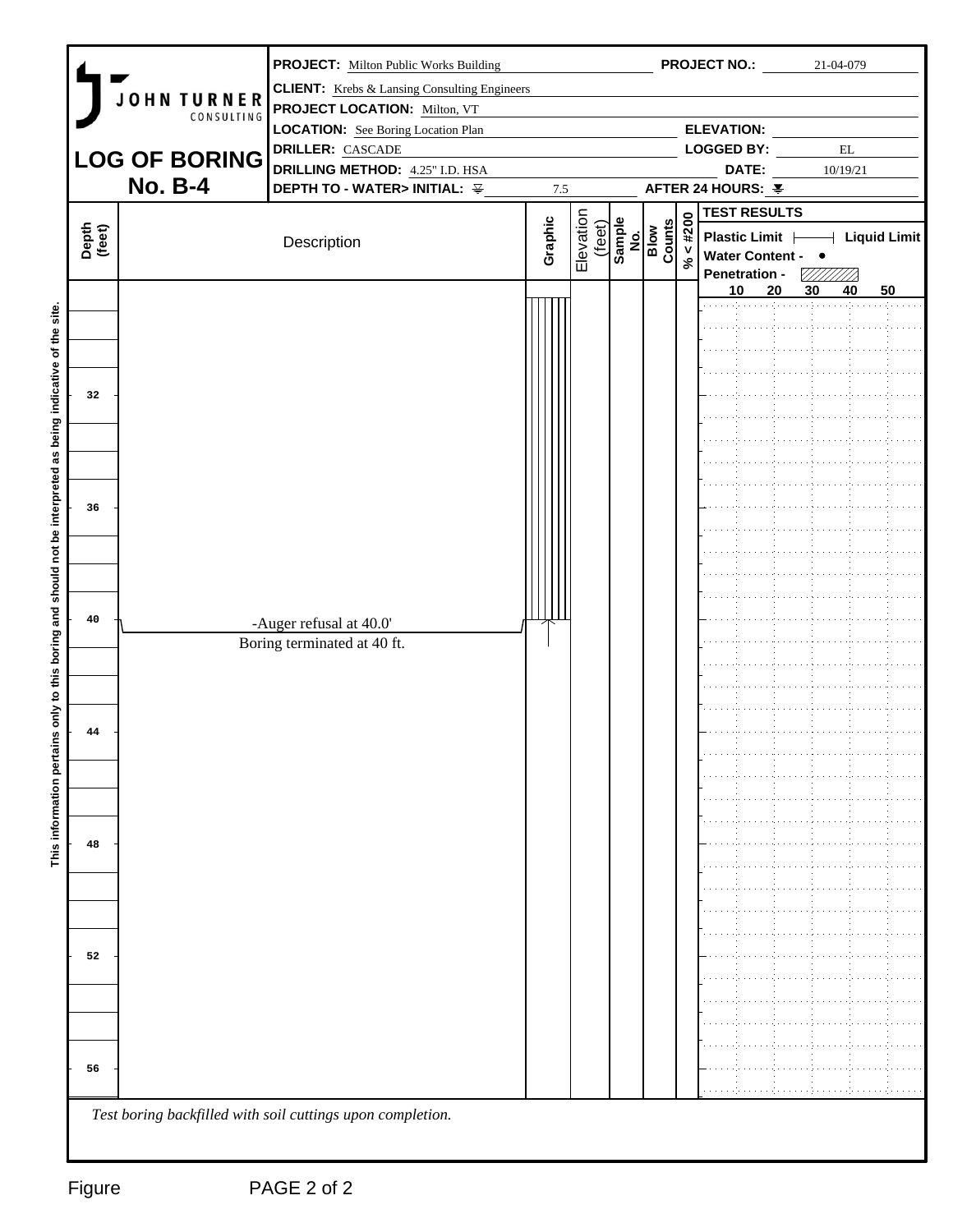|                 |                      | <b>PROJECT:</b> Milton Public Works Building                                               |         |                     |                  |                                 |                            | <b>PROJECT NO.:</b>                       |    | 21-04-079         |                                       |
|-----------------|----------------------|--------------------------------------------------------------------------------------------|---------|---------------------|------------------|---------------------------------|----------------------------|-------------------------------------------|----|-------------------|---------------------------------------|
|                 | JOHN TURNER          | <b>CLIENT:</b> Krebs & Lansing Consulting Engineers<br><b>PROJECT LOCATION: Milton, VT</b> |         |                     |                  |                                 |                            |                                           |    |                   |                                       |
|                 | CONSULTING           | <b>LOCATION:</b> See Boring Location Plan                                                  |         |                     |                  |                                 |                            | <b>ELEVATION:</b>                         |    |                   |                                       |
|                 |                      | <b>DRILLER:</b> CASCADE                                                                    |         |                     |                  |                                 |                            | <b>LOGGED BY:</b>                         |    | $\mathop{\rm EL}$ |                                       |
|                 | <b>LOG OF BORING</b> | <b>DRILLING METHOD:</b> 4.25" I.D. HSA                                                     |         |                     |                  |                                 |                            | DATE:                                     |    | 10/18/21          |                                       |
|                 | <b>No. B-6</b>       | DEPTH TO - WATER> INITIAL: $\frac{125}{125}$                                               |         | 8.5                 |                  |                                 |                            | AFTER 24 HOURS: ¥                         |    |                   |                                       |
|                 |                      |                                                                                            |         |                     |                  |                                 |                            | <b>TEST RESULTS</b>                       |    |                   |                                       |
| Depth<br>(feet) |                      | Description                                                                                | Graphic | Elevation<br>(feet) |                  | Sample<br>No.<br>Blow<br>Counts | 44200                      | Plastic Limit                             |    |                   | $\overline{\phantom{a}}$ Liquid Limit |
|                 |                      |                                                                                            |         |                     |                  |                                 | $\mathcal{S}^{\mathbf{c}}$ | Water Content - •<br><b>Penetration -</b> |    |                   |                                       |
| $\mathbf 0$     |                      |                                                                                            |         |                     |                  |                                 |                            | 10                                        | 20 | 30<br>40          | 50                                    |
|                 |                      | [FOREST MAT]<br>Dark brown, silty Sand (SM), roots, organics; very loose                   |         |                     | SS01             | -1<br>$\overline{1}$            |                            |                                           |    |                   |                                       |
|                 |                      |                                                                                            |         |                     |                  | $\overline{1}$                  |                            |                                           |    |                   |                                       |
|                 |                      | [MARINE SAND]<br>Light brown, poorly graded Sand (SP); very loose; orange                  |         |                     |                  | $\overline{2}$<br>$\sqrt{5}$    |                            |                                           |    |                   |                                       |
|                 |                      | mottling                                                                                   |         |                     | <b>SS02</b>      | 6<br>8                          |                            |                                           |    |                   |                                       |
| $4\overline{ }$ |                      | -becomes silty and medium dense                                                            |         |                     |                  |                                 |                            |                                           |    |                   |                                       |
|                 |                      |                                                                                            |         |                     |                  | $\overline{7}$                  |                            |                                           |    |                   |                                       |
|                 |                      | -becomes loose                                                                             |         |                     |                  | $\mathbf{3}$<br>$\mathbf{3}$    |                            |                                           |    |                   |                                       |
|                 |                      |                                                                                            |         |                     | <b>SS03</b>      | $\overline{4}$                  |                            |                                           |    |                   |                                       |
|                 |                      | [LACUSTRINE & MARINE SILT]                                                                 |         |                     |                  | $\overline{4}$                  |                            |                                           |    |                   |                                       |
| 8               |                      | Brown-grey, Silt (ML); very loose                                                          |         |                     | <b>SS04</b>      | -1                              |                            |                                           |    |                   |                                       |
|                 |                      | -becomes wet                                                                               |         |                     |                  |                                 |                            |                                           |    |                   |                                       |
|                 |                      |                                                                                            |         |                     |                  |                                 |                            |                                           |    |                   |                                       |
|                 |                      |                                                                                            |         |                     |                  | -1<br>$.5\,$                    |                            |                                           |    |                   |                                       |
|                 |                      |                                                                                            |         |                     | <b>SS05</b>      | $\frac{.5}{1}$                  |                            |                                           |    |                   |                                       |
| 12              |                      |                                                                                            |         |                     |                  |                                 |                            |                                           |    |                   |                                       |
|                 |                      |                                                                                            |         |                     |                  |                                 |                            |                                           |    |                   |                                       |
|                 |                      |                                                                                            |         |                     |                  |                                 |                            |                                           |    |                   |                                       |
|                 |                      |                                                                                            |         |                     |                  |                                 |                            |                                           |    |                   |                                       |
|                 |                      |                                                                                            |         |                     |                  | $\overline{2}$                  |                            |                                           |    |                   |                                       |
| 16              |                      |                                                                                            |         |                     | <b>SS06</b>      | $\overline{2}$                  |                            |                                           |    |                   |                                       |
|                 |                      |                                                                                            |         |                     |                  | $\mathsf 3$                     |                            |                                           |    |                   |                                       |
|                 |                      |                                                                                            |         |                     |                  |                                 |                            |                                           |    |                   |                                       |
|                 |                      |                                                                                            |         |                     |                  |                                 |                            |                                           |    |                   |                                       |
|                 |                      |                                                                                            |         |                     |                  |                                 |                            |                                           |    |                   |                                       |
| 20              |                      |                                                                                            |         |                     |                  |                                 |                            |                                           |    |                   |                                       |
|                 |                      | -becomes grey                                                                              |         |                     |                  | WOR<br>WOR                      |                            |                                           |    |                   |                                       |
|                 |                      |                                                                                            |         |                     | SS07             | <b>WOR</b><br><b>WOH</b>        |                            |                                           |    |                   |                                       |
|                 |                      |                                                                                            |         |                     |                  |                                 |                            |                                           |    |                   |                                       |
|                 |                      |                                                                                            |         |                     |                  |                                 |                            |                                           |    |                   |                                       |
| 24              |                      |                                                                                            |         |                     |                  |                                 |                            |                                           |    |                   |                                       |
|                 |                      |                                                                                            |         |                     |                  |                                 |                            |                                           |    |                   |                                       |
|                 |                      |                                                                                            |         |                     |                  | <b>WOH</b><br><b>WOH</b>        |                            |                                           |    |                   |                                       |
|                 |                      |                                                                                            |         |                     | SS <sub>08</sub> | <b>WOH</b><br><b>WOH</b>        |                            |                                           |    |                   |                                       |
|                 |                      |                                                                                            |         |                     |                  |                                 |                            |                                           |    |                   |                                       |
|                 |                      | Boring terminated at 27 ft.                                                                |         |                     |                  |                                 |                            |                                           |    |                   |                                       |
| 28              |                      |                                                                                            |         |                     |                  |                                 |                            |                                           |    |                   |                                       |
|                 |                      | Test boring backfilled with soil cuttings upon completion.                                 |         |                     |                  |                                 |                            |                                           |    |                   |                                       |
|                 |                      |                                                                                            |         |                     |                  |                                 |                            |                                           |    |                   |                                       |
|                 |                      |                                                                                            |         |                     |                  |                                 |                            |                                           |    |                   |                                       |
| Figure          |                      | PAGE 1 of 1                                                                                |         |                     |                  |                                 |                            |                                           |    |                   |                                       |
|                 |                      |                                                                                            |         |                     |                  |                                 |                            |                                           |    |                   |                                       |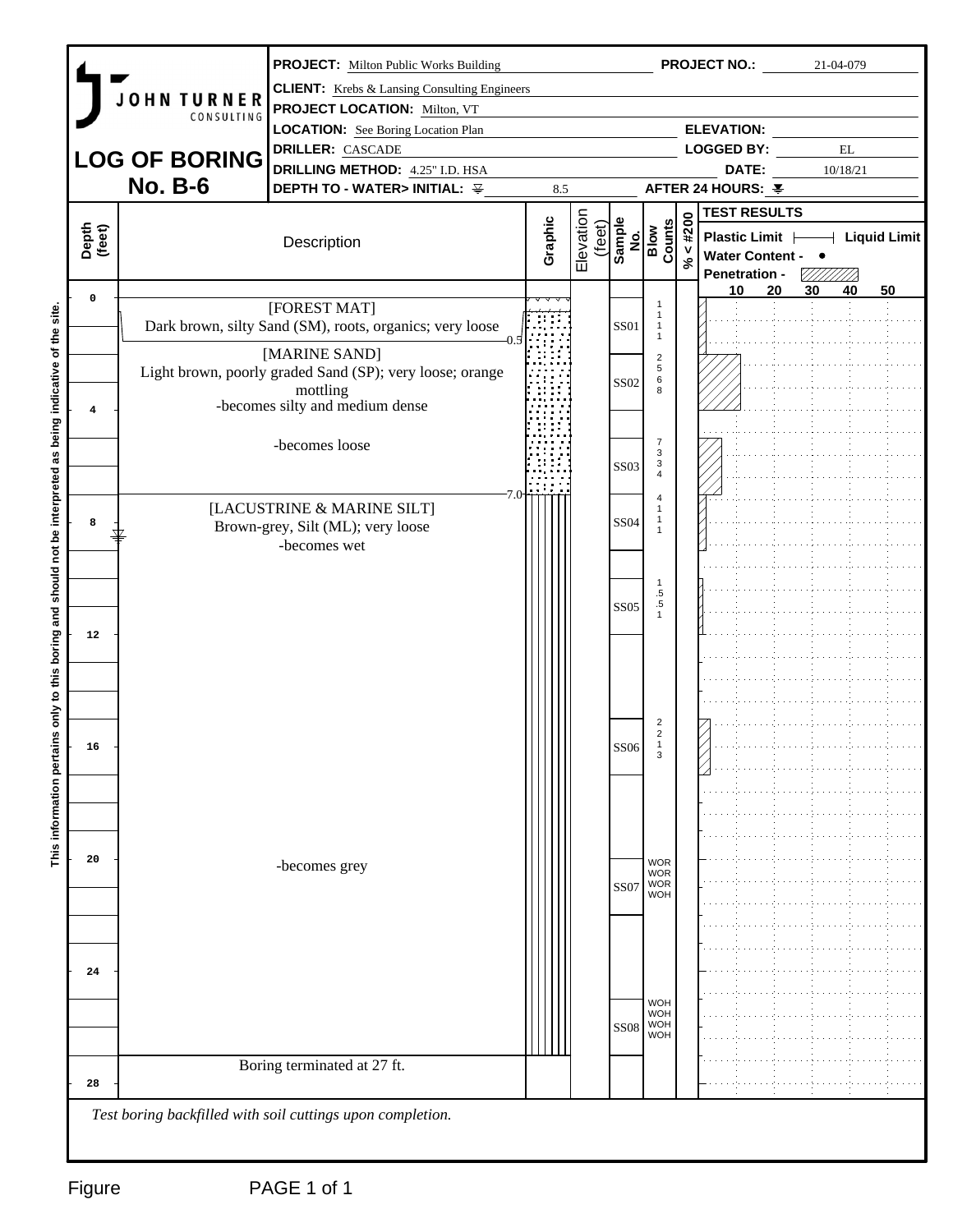|                         |                      | <b>PROJECT:</b> Milton Public Works Building               |         |                     |             |                                                   |                            | <b>PROJECT NO.:</b> 21-04-079    |    |                   |    |
|-------------------------|----------------------|------------------------------------------------------------|---------|---------------------|-------------|---------------------------------------------------|----------------------------|----------------------------------|----|-------------------|----|
|                         | <b>JOHN TURNER</b>   | <b>CLIENT:</b> Krebs & Lansing Consulting Engineers        |         |                     |             |                                                   |                            |                                  |    |                   |    |
|                         | CONSULTING           | PROJECT LOCATION: Milton, VT                               |         |                     |             |                                                   |                            |                                  |    |                   |    |
|                         |                      | <b>LOCATION:</b> See Boring Location Plan                  |         |                     |             |                                                   |                            | <b>ELEVATION:</b>                |    |                   |    |
|                         | <b>LOG OF BORING</b> | <b>DRILLER: CASCADE</b>                                    |         |                     |             |                                                   |                            | <b>LOGGED BY:</b>                |    | $\mathop{\rm EL}$ |    |
|                         | <b>No. B-7</b>       | <b>DRILLING METHOD:</b> 4.25" I.D. HSA                     |         |                     |             |                                                   |                            | DATE:                            |    | 10/18/21          |    |
|                         |                      | DEPTH TO - WATER> INITIAL: ¥                               |         | 8.5                 |             |                                                   |                            | AFTER 24 HOURS: ¥                |    |                   |    |
|                         |                      |                                                            |         |                     |             |                                                   |                            | <b>TEST RESULTS</b>              |    |                   |    |
| Depth<br>(feet)         |                      | Description                                                | Graphic | Elevation<br>(feet) |             | Sample<br>No.<br>Blow<br>Counts                   | 44200                      | Plastic Limit   Liquid Limit     |    |                   |    |
|                         |                      |                                                            |         |                     |             |                                                   | $\mathcal{S}^{\mathbf{c}}$ | Water Content - •                |    |                   |    |
|                         |                      |                                                            |         |                     |             |                                                   |                            | <b>Penetration -</b><br>20<br>10 | 30 | 40                | 50 |
| $\mathbf 0$             |                      | [FOREST MAT]                                               |         |                     |             | $.5\,$                                            |                            |                                  |    |                   |    |
|                         |                      | Dark brown, silty Sand (SM), roots, organics; very loose   | det t   |                     | SS01        | $.5\,$<br>$\begin{array}{c} .5 \\ .5 \end{array}$ |                            |                                  |    |                   |    |
|                         |                      | [MARINE SAND]                                              | h e ri  |                     |             |                                                   |                            |                                  |    |                   |    |
|                         |                      | Light brown poorly graded Sand with silt (SP-SM); orange   |         |                     |             | $\overline{2}$<br>$\overline{4}$                  |                            |                                  |    |                   |    |
|                         |                      | mottling                                                   |         |                     | <b>SS02</b> | $\,6\,$<br>5                                      |                            |                                  |    |                   |    |
| $\overline{\mathbf{4}}$ |                      | [LACUSTRINE & MARINE SILT]                                 |         |                     |             |                                                   |                            |                                  |    |                   |    |
|                         |                      | Brown, Silt (ML); medium dense; orange mottling            |         |                     |             | 5                                                 |                            |                                  |    |                   |    |
|                         |                      | -becomes grey                                              |         |                     |             | $\,9$                                             |                            |                                  |    |                   |    |
|                         |                      |                                                            |         |                     | <b>SS03</b> | $\begin{array}{c} 7 \\ 8 \end{array}$             |                            |                                  |    |                   |    |
|                         |                      |                                                            |         |                     |             | $\overline{7}$                                    |                            |                                  |    |                   |    |
| 8                       |                      |                                                            |         |                     | <b>SS04</b> | $\overline{7}$<br>8                               |                            |                                  |    |                   |    |
|                         |                      | -becomes wet                                               |         |                     |             | $\overline{4}$                                    |                            |                                  |    |                   |    |
|                         |                      |                                                            |         |                     |             |                                                   |                            |                                  |    |                   |    |
|                         |                      | -becomes very loose                                        |         |                     |             | $.5\,$                                            |                            |                                  |    |                   |    |
|                         |                      |                                                            |         |                     | <b>SS05</b> | $.5\,$<br>$\frac{.5}{.5}$                         |                            |                                  |    |                   |    |
|                         |                      |                                                            |         |                     |             |                                                   |                            |                                  |    |                   |    |
| 12                      |                      |                                                            |         |                     |             |                                                   |                            |                                  |    |                   |    |
|                         |                      |                                                            |         |                     |             |                                                   |                            |                                  |    |                   |    |
|                         |                      |                                                            |         |                     |             |                                                   |                            |                                  |    |                   |    |
|                         |                      |                                                            |         |                     |             |                                                   |                            |                                  |    |                   |    |
|                         |                      | -becomes loose                                             |         |                     |             | <b>WOH</b><br>$\overline{2}$                      |                            |                                  |    |                   |    |
| 16                      |                      |                                                            |         |                     | <b>SS06</b> | $\overline{1}$                                    |                            |                                  |    |                   |    |
|                         |                      |                                                            |         |                     |             |                                                   |                            |                                  |    |                   |    |
|                         |                      |                                                            |         |                     |             |                                                   |                            |                                  |    |                   |    |
|                         |                      |                                                            |         |                     |             |                                                   |                            |                                  |    |                   |    |
|                         |                      |                                                            |         |                     |             |                                                   |                            |                                  |    |                   |    |
| 20                      |                      | -becomes very loose                                        |         |                     |             | <b>WOH</b>                                        |                            |                                  |    |                   |    |
|                         |                      |                                                            |         |                     | SS07        | $.5\,$                                            |                            |                                  |    |                   |    |
|                         |                      |                                                            |         |                     |             | $.5\,$                                            |                            |                                  |    |                   |    |
|                         |                      | Boring terminated at 22 ft.                                |         |                     |             |                                                   |                            |                                  |    |                   |    |
|                         |                      |                                                            |         |                     |             |                                                   |                            |                                  |    |                   |    |
| 24                      |                      |                                                            |         |                     |             |                                                   |                            |                                  |    |                   |    |
|                         |                      |                                                            |         |                     |             |                                                   |                            |                                  |    |                   |    |
|                         |                      |                                                            |         |                     |             |                                                   |                            |                                  |    |                   |    |
|                         |                      |                                                            |         |                     |             |                                                   |                            |                                  |    |                   |    |
|                         |                      |                                                            |         |                     |             |                                                   |                            |                                  |    |                   |    |
|                         |                      |                                                            |         |                     |             |                                                   |                            |                                  |    |                   |    |
| 28                      |                      |                                                            |         |                     |             |                                                   |                            |                                  |    |                   |    |
|                         |                      | Test boring backfilled with soil cuttings upon completion. |         |                     |             |                                                   |                            |                                  |    |                   |    |
|                         |                      |                                                            |         |                     |             |                                                   |                            |                                  |    |                   |    |
|                         |                      |                                                            |         |                     |             |                                                   |                            |                                  |    |                   |    |
|                         |                      |                                                            |         |                     |             |                                                   |                            |                                  |    |                   |    |
| Figure                  |                      | PAGE 1 of 1                                                |         |                     |             |                                                   |                            |                                  |    |                   |    |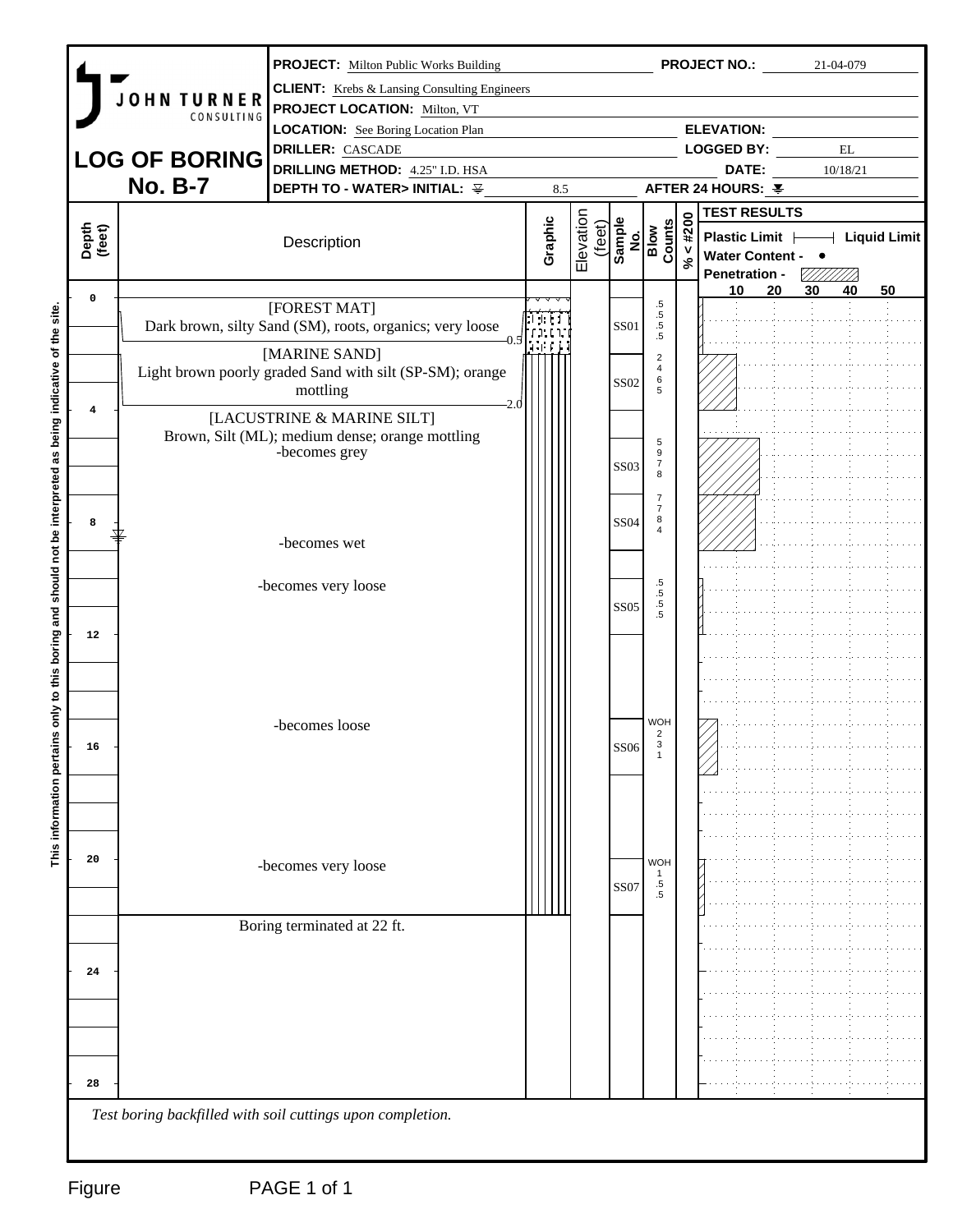|                 |                      | <b>PROJECT:</b> Milton Public Works Building                               |                       |                     |             |                                                                                                                                |          | <b>PROJECT NO.:</b>                               |    | 21-04-079                     |    |
|-----------------|----------------------|----------------------------------------------------------------------------|-----------------------|---------------------|-------------|--------------------------------------------------------------------------------------------------------------------------------|----------|---------------------------------------------------|----|-------------------------------|----|
|                 | <b>JOHN TURNER</b>   | <b>CLIENT:</b> Krebs & Lansing Consulting Engineers                        |                       |                     |             |                                                                                                                                |          |                                                   |    |                               |    |
|                 | CONSULTING           | PROJECT LOCATION: Milton, VT                                               |                       |                     |             |                                                                                                                                |          |                                                   |    |                               |    |
|                 |                      | <b>LOCATION:</b> See Boring Location Plan                                  |                       |                     |             |                                                                                                                                |          | <b>ELEVATION:</b>                                 |    |                               |    |
|                 | <b>LOG OF BORING</b> | <b>DRILLER: CASCADE</b><br><b>DRILLING METHOD:</b> 4.25" I.D. HSA          |                       |                     |             |                                                                                                                                |          | <b>LOGGED BY:</b><br>DATE:                        |    | $\mathop{\rm EL}$<br>10/18/21 |    |
|                 | <b>No. B-8</b>       | <b>DEPTH TO - WATER&gt; INITIAL: 辛</b>                                     | 10.0                  |                     |             |                                                                                                                                |          | AFTER 24 HOURS: ¥                                 |    |                               |    |
|                 |                      |                                                                            |                       |                     |             |                                                                                                                                |          | <b>TEST RESULTS</b>                               |    |                               |    |
|                 |                      |                                                                            |                       |                     |             |                                                                                                                                | 44200    |                                                   |    |                               |    |
| Depth<br>(feet) |                      | Description                                                                | Graphic               | Elevation<br>(feet) |             | $\begin{array}{c}\n\overline{\text{sample}} \\ \hline\n\text{No.} \\ \hline\n\text{Flow} \\ \hline\n\text{Gunts}\n\end{array}$ |          | Plastic Limit   Liquid Limit<br>Water Content - • |    |                               |    |
|                 |                      |                                                                            |                       |                     |             |                                                                                                                                | $\aleph$ | <b>Penetration -</b>                              |    | VIIIIII)                      |    |
| $\mathbf 0$     |                      |                                                                            |                       |                     |             | $.5\,$                                                                                                                         |          | 20<br>10                                          | 30 | 40                            | 50 |
|                 |                      | [FOREST MAT]<br>Dark brown, silty Sand (SM), roots, organics; very loose   | t tit                 |                     | SS01        | $.5\,$<br>$\overline{1}$                                                                                                       |          |                                                   |    |                               |    |
|                 |                      |                                                                            | . <u>.</u><br>ا استعا |                     |             | $\overline{2}$                                                                                                                 |          |                                                   |    |                               |    |
|                 |                      | [MARINE SAND]<br>Light brown, poorly graded Sand with silt (SP-SM); orange |                       |                     |             | $\overline{4}$<br>$\overline{7}$                                                                                               |          |                                                   |    |                               |    |
|                 |                      | mottling                                                                   |                       |                     | <b>SS02</b> | $\overline{7}$<br>8                                                                                                            |          |                                                   |    |                               |    |
| $\overline{4}$  |                      | [LACUSTRINE & MARINE SILT]                                                 |                       |                     |             |                                                                                                                                |          |                                                   |    |                               |    |
|                 |                      | Grey, Silt (ML); medium dense                                              |                       |                     |             |                                                                                                                                |          |                                                   |    |                               |    |
|                 |                      | -orange color mottling                                                     |                       |                     |             | 6<br>8                                                                                                                         |          |                                                   |    |                               |    |
|                 |                      |                                                                            |                       |                     | <b>SS03</b> | $\begin{array}{c} 7 \\ 9 \end{array}$                                                                                          |          |                                                   |    |                               |    |
|                 |                      |                                                                            |                       |                     |             | $\overline{7}$                                                                                                                 |          |                                                   |    |                               |    |
| 8               |                      | - 8" Brown fine Sand with silt layer                                       |                       |                     | <b>SS04</b> | 6<br>8                                                                                                                         |          |                                                   |    |                               |    |
|                 |                      |                                                                            |                       |                     |             | 9                                                                                                                              |          |                                                   |    |                               |    |
|                 |                      |                                                                            |                       |                     |             |                                                                                                                                |          |                                                   |    |                               |    |
|                 |                      | - 6" layer of brown poorly graded Sand                                     |                       |                     |             | -1<br>3                                                                                                                        |          |                                                   |    |                               |    |
|                 |                      | - becomes loose                                                            |                       |                     | <b>SS05</b> | $\frac{2}{1}$                                                                                                                  |          |                                                   |    |                               |    |
| 12              |                      |                                                                            |                       |                     |             |                                                                                                                                |          |                                                   |    |                               |    |
|                 |                      |                                                                            |                       |                     |             |                                                                                                                                |          |                                                   |    |                               |    |
|                 |                      |                                                                            |                       |                     |             |                                                                                                                                |          |                                                   |    |                               |    |
|                 |                      |                                                                            |                       |                     |             |                                                                                                                                |          |                                                   |    |                               |    |
|                 |                      |                                                                            |                       |                     |             | <b>WOH</b>                                                                                                                     |          |                                                   |    |                               |    |
|                 |                      | - 12" Brown fine sand and silt layer                                       |                       |                     |             | <b>WOH</b>                                                                                                                     |          |                                                   |    |                               |    |
| 16              |                      |                                                                            |                       |                     | <b>SS06</b> | $\overline{4}$                                                                                                                 |          |                                                   |    |                               |    |
|                 |                      |                                                                            |                       |                     |             |                                                                                                                                |          |                                                   |    |                               |    |
|                 |                      |                                                                            |                       |                     |             |                                                                                                                                |          |                                                   |    |                               |    |
|                 |                      |                                                                            |                       |                     |             |                                                                                                                                |          |                                                   |    |                               |    |
|                 |                      |                                                                            |                       |                     |             |                                                                                                                                |          |                                                   |    |                               |    |
| 20              |                      | -becomes very loose                                                        |                       |                     |             | <b>WOH</b>                                                                                                                     |          |                                                   |    |                               |    |
|                 |                      |                                                                            |                       |                     | SS07        | $\overline{\phantom{a}}$                                                                                                       |          |                                                   |    |                               |    |
|                 |                      |                                                                            |                       |                     |             |                                                                                                                                |          |                                                   |    |                               |    |
|                 |                      | Boring terminated at 22 ft.                                                |                       |                     |             |                                                                                                                                |          |                                                   |    |                               |    |
|                 |                      |                                                                            |                       |                     |             |                                                                                                                                |          |                                                   |    |                               |    |
| 24              |                      |                                                                            |                       |                     |             |                                                                                                                                |          |                                                   |    |                               |    |
|                 |                      |                                                                            |                       |                     |             |                                                                                                                                |          |                                                   |    |                               |    |
|                 |                      |                                                                            |                       |                     |             |                                                                                                                                |          |                                                   |    |                               |    |
|                 |                      |                                                                            |                       |                     |             |                                                                                                                                |          |                                                   |    |                               |    |
|                 |                      |                                                                            |                       |                     |             |                                                                                                                                |          |                                                   |    |                               |    |
| 28              |                      |                                                                            |                       |                     |             |                                                                                                                                |          |                                                   |    |                               |    |
|                 |                      | Test boring backfilled with soil cuttings upon completion.                 |                       |                     |             |                                                                                                                                |          |                                                   |    |                               |    |
|                 |                      |                                                                            |                       |                     |             |                                                                                                                                |          |                                                   |    |                               |    |
|                 |                      |                                                                            |                       |                     |             |                                                                                                                                |          |                                                   |    |                               |    |
| Figure          |                      | PAGE 1 of 1                                                                |                       |                     |             |                                                                                                                                |          |                                                   |    |                               |    |
|                 |                      |                                                                            |                       |                     |             |                                                                                                                                |          |                                                   |    |                               |    |